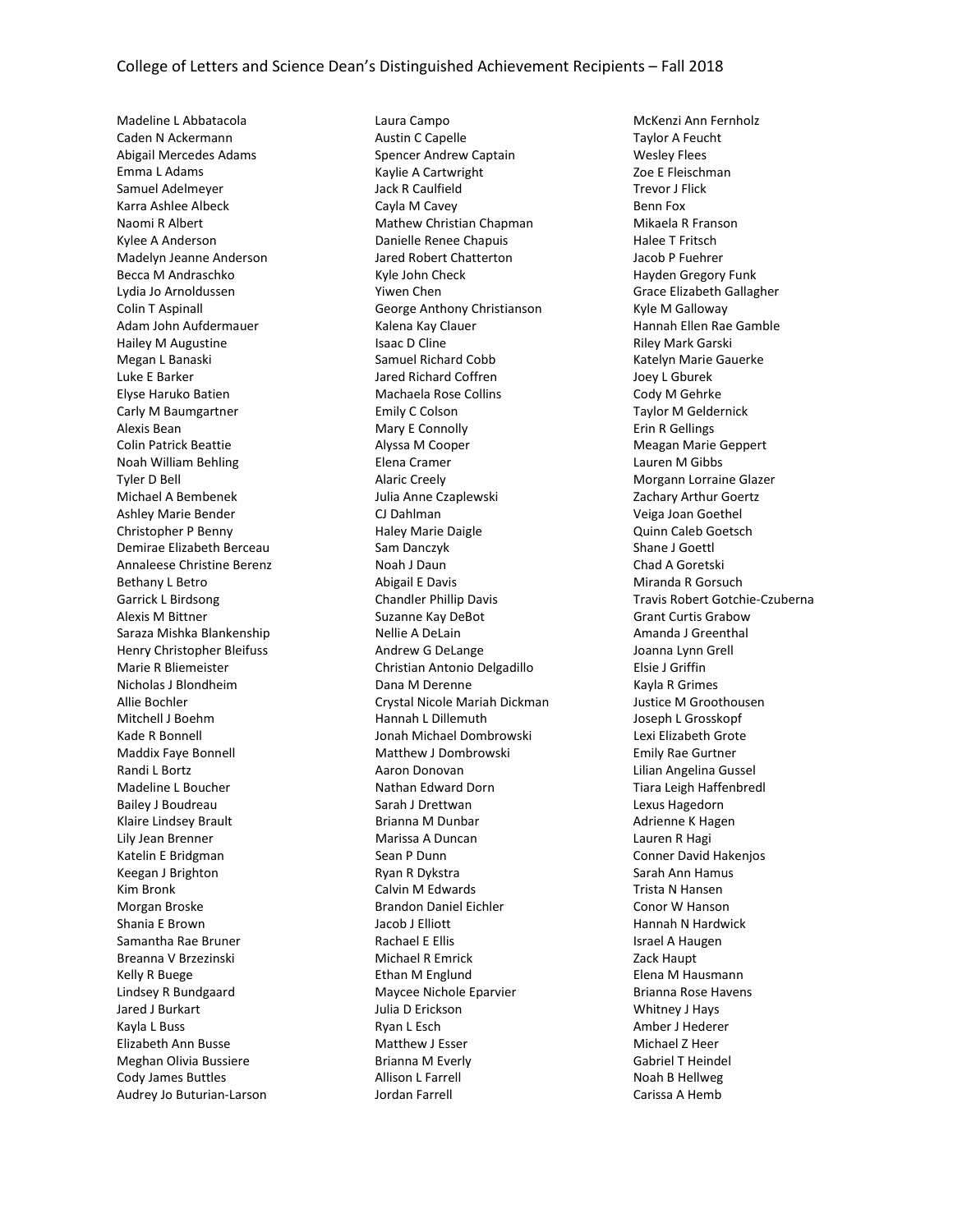Vanesa HernandezCevallos Nickolas J Herrmann Amelia Heup Pauline R Hewitt Austin Parker Hillery Abigail R Hoffman Whitney A Hoffmann Alexis H Hollander Leah Kingsley Hollander Tyler Brent Hollenbeck Dawson Jeremy Holtan Samantha J Hoppe Melinda Rose Houtman Chelsea L Huckbody Todd Richard Hugill Racheal Marie Hutchcraft Ryland William Jackson Megan N Jacobson Lucas R Jagodzinski Megan Jansen Jansen Ella M Janson Stacey Javier Dillon Isaac Jerdee Madison Rebecka Jerdee Kyra L Johnson Teagan D Johnson Kai Luna Jones Zachary T Jorgenson Kristina Janine Joswiak Hayden Dennis Juneau Elisabeth Catherine Jurss McKenna Rae Kalata Sara Ann Kalkhoff Alex Kampmeyer Kerstin Ashley Karels Brian M Karl Chloe Anne Karll Jarod J Karls Madalyne Keenlance Erin Taylor Kelley Mallori A Kendall Chong Khang Kaitlan E Kilgore Kylie A Kirkeeng Samantha J Kirschbaum Kyle J Kleinschmidt Jacob W Klemm Robert L Klish China Lee Knipple Josie Knuth Courtney L Koch Gillian Lee Kohl David Anthony Kollman Corrissa Mae Konkol Vincent Michael Konkol Kasey A Kopp Darienne Marie Korpi Michael W Krause

Alexandra M Krauter Ashley P Kruger Natalie Rae Kuhaupt Abby L LaCourt Anthony J Lacy Shawn A Lamey Carson Mae Landin Steven J Landrath Noah J Langenfeld Nolan Edward Large Eden D Laska Jeremy H Lee Olivia V Lee Jon Leitzke Filip Lelis Rachel Lynn Lemke Tara Catherine Lemke Sylvia R Lewis Briana L Liebe Teresa J Lind Kelly J Liss Emily A Longmeyer Tow Lor Alexus C Luangpraseuth Allison Grace Luebke Jada Mach Jenna Lynn Macijeski Alec M MacWilliams Brian J Maes Veronica L Magsamen Dana C Maki Brooke M Malcore Neha Malik Maggie Kathryn Mancl Anthony Robert Martynski Jacob J Mathias Sierra M Mathieu Genna L Mattioli Alex R Mauthe Jacob M McGee Merita Mehmedi Nichole Breanne Meidl Anthony J Meister Courtney J Melton Mara Marie Mergendahl Samantha A Meszaros Samantha Lee Mezei Barbara A Miller Jacob H Miller Michelle M Miller Owen Paul Miller Alex Jeremy Mischka Cristina Montejano John R Montgomery Dylan J Morey Griffin W Morrison Rebecca Mrozinski Emily A Mueller Sarah Marie Nauke

Anika Neela Claire Elizabeth Neuberger Dung Tien Nguyen Benjamin Thomas Nichols David Patrick Nielsen Yifan Ning Samuel C Nord Michael R Norris Erin Nicole Nyhus Lydia Mary O'Brien Quinn O'Connell Erin M ODonovan Morgan Ashley Oettinger Kristina Sue Oliver Shane J Olsen Tanner J Olson Katelin Marie Olson Adam K Opperman Melissa Ann Opperman Emily J Ott Jon Panis Rachel B Pankow Riley A Pankratz Tania Paraschiv Robert L Parker Lisa A Parlato Daniel Shawn Passmore Alexandra Louise Peacock Taylor A Pehrson Ashley M Peper Jeanette A Peplinski Annika I Perez Amanda M Peterka Katie Lynn Petersohn Emma Adeline Peterson Ruth Philips Daniela Pincheira-Berthelon Evan Jeffrey Platz Asa A Plonsky Ryan Thomas Polacek Molly E Ponasik David Popelka Jessica M Posch Samantha R Powers Tyler J Pozolinski Benjamin H Prince Heidi Ann Propson Casey Linn Ptacek Noah W Pulsifer Justin D Pyan Vanessa Ann Quentin Lauren A Radtke Benjamin R Randerson Ian P Rasmussen Zachary Lawrence Rau Maria K Rauen Max Walter Read Benjamin J Reich